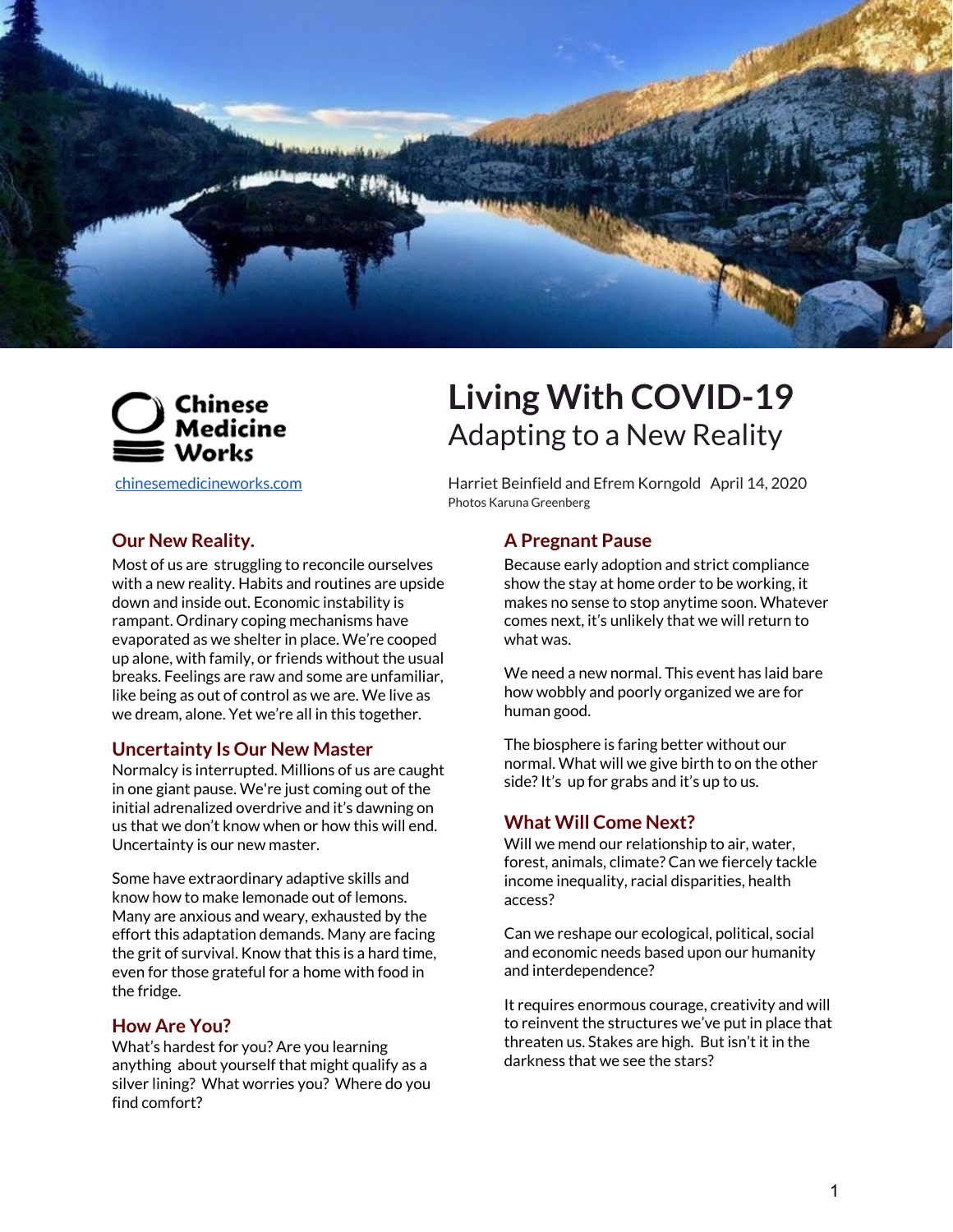

## **When Will This End?**

It won't. The COVID-19 virus isn't going anywhere. It will be with us, and in order to move out of the stay at home order without triggering a tsunami swell, we need two things that have worked for the two countries managing this pandemic the best. South Korea and Germany were prepared, in part due to their experience with SARS. The two things that have worked for them are **testing** and **monitoring**. Testing means the capacity to test everyone in order to include the 25% to 50% without symptoms as well as those with symptoms. Monitoring means mapping, contact tracing (everyone that person has had contact with in the last 2 weeks) and watching them. There's no way to know exactly when this might happen.

Vaccinations are problematic because by the time they're tested, the virus mutates. Experiments with medicines to treat the disease are underway but none have been proven. It is not yet known whether the adverse effects outweigh a possible benefit. There's a lot that requires us to continue to stay at home and wait. If we don't, we will be right back where we started. Eventually we will learn how to co-exist with COVID-19.

## **'When Will It End?' Is The Wrong Question**

Infectious Disease Specialist Michael Saag became sick with COVID-19 and there's a link to his story below. He says,"When can we go back to life as we know it?" is the wrong question.

"The correct one is not when, but **HOW** do we stop the stay-at-home? Whether we stop it in July or March, nothing has changed...except that you slowed transmission. Transmission itself hasn't changed. The virus isn't different, nor is anyone's

susceptibility different on July 1 than it was on March 1. We need to spend the next two to two and a half months preparing for the release of the stay-at-home restrictions and start aggressive case contact tracing, just like we do with tuberculosis, where a new case is identified and quickly a team comes in, tests that individual, gets them into care, gets them isolated. And then we do tracing of every individual that has come into contact with them in the last two weeks. And then those individuals, depending on how their tests go, will either get into care if they're positive or be quarantined for another 14 days. That's what we have to do. If we just release folks back into the community and do what we were doing in February, why would it be any different?"

Radio interview: [COVID-19](https://www.npr.org/2020/04/11/832360462/covid-19-survivor-whos-also-an-epidemiologist-reflects-on-his-illness) Survivor Who's Also An [Epidemiologist](https://www.npr.org/2020/04/11/832360462/covid-19-survivor-whos-also-an-epidemiologist-reflects-on-his-illness) Reflects On His Illness ['Everything](https://www.npr.org/sections/coronavirus-live-updates/2020/04/11/832529963/everything-broke-loose-a-doctor-and-covid-19-survivor-recalls-the-ordeal) Broke Loose': A Doctor And COVID-19 Survivor [Recalls](https://www.npr.org/sections/coronavirus-live-updates/2020/04/11/832529963/everything-broke-loose-a-doctor-and-covid-19-survivor-recalls-the-ordeal) His Ordeal? Opinion | What an [infectious](https://www.washingtonpost.com/opinions/2020/04/06/what-an-infectious-disease-specialist-learned-about-virus-getting-it/?arc404=true) disease specialist learned about the virus — from [getting](https://www.washingtonpost.com/opinions/2020/04/06/what-an-infectious-disease-specialist-learned-about-virus-getting-it/?arc404=true) it

How Will We Know When It's Time to Reopen the [Nation?](https://www.nytimes.com/2020/04/06/upshot/coronavirus-four-benchmarks-reopening.html)

#### **Spectrum of COVID-19 Symptoms**

Symptoms range from:

- Being infected with NO SYMPTOMS as silent spreaders.
- Mild digestive upsets, feeling out of sorts.
- Fever, chills, body aches, respiratory symptoms (cough, loss of smell, taste and appetite, sore throat, runny nose, shortness of breath), nausea, vomiting, diarrhea, fatigue, night sweats.
- Pneumonia (inflammation of the air sacs of the lungs), difficulty breathing, cough, chest pain, fever, weakness, with variable severity. It's possible to recover from this, and it's possible that hospitalization is needed for help with breathing.
- Acute Respiratory Distress Syndrome (ARDS) is widespread inflammation of the lungs characterized by rapid breathing, shortness of breath, bluish lips, tightness or pain in the chest, low blood oxygen levels, muscle fatigue, weakness, low blood pressure, dry, hacking cough and fever. A blood oxygen monitor let's you know your oxygen saturation level. Hospitalization may be needed.
- Symptom Score App: <https://www.screencovid.org/>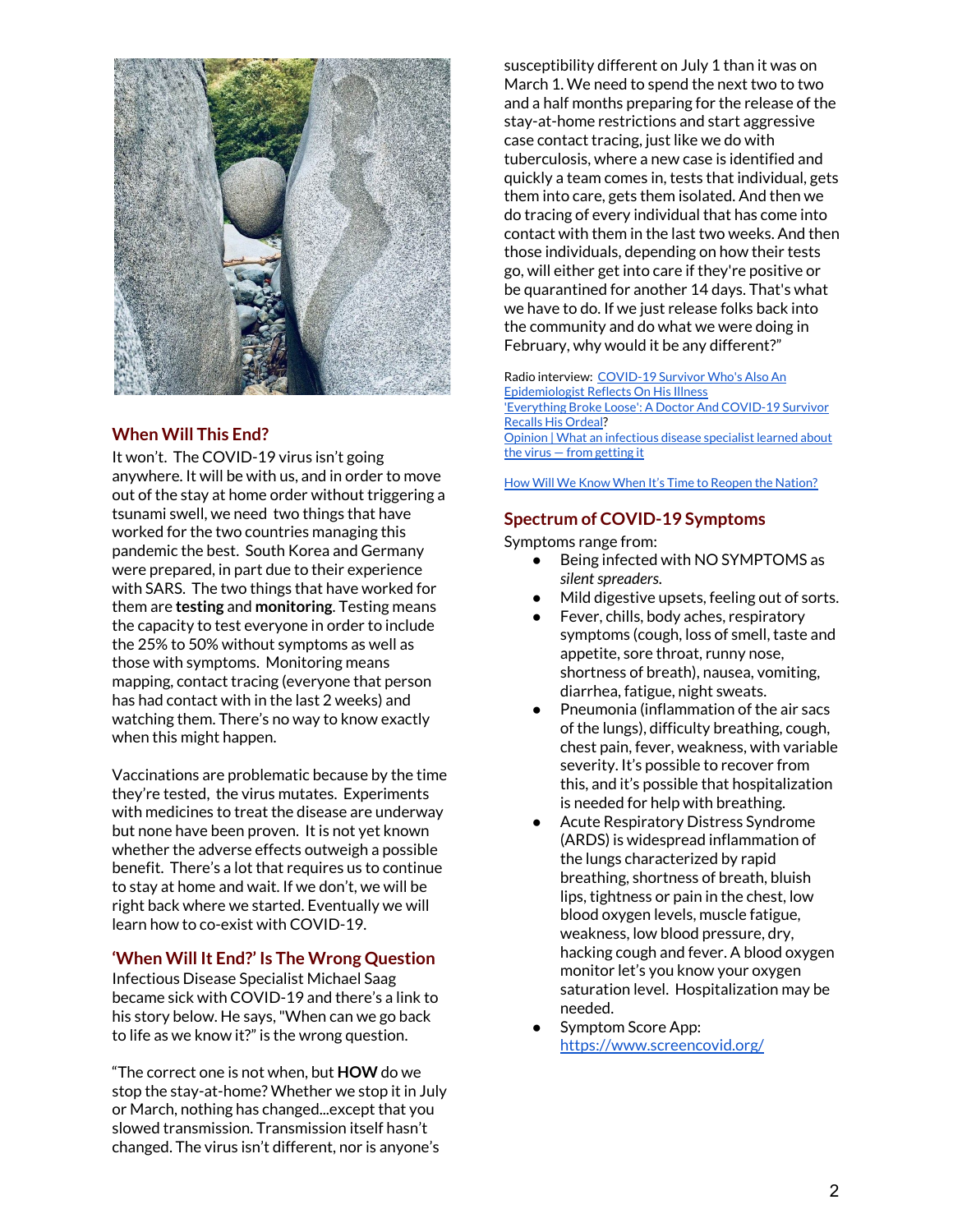## **Timing of COVID-19**

When people need to be hospitalized tends to be between 9 -13 days after symptoms. People with mild symptoms can recover within one to two weeks, those with more severe illness may need five weeks or more to recover. Of those with symptoms, 80% recover at home on their own.

People are most contagious 2-3 days before they show symptoms, if they show symptoms at all. Symptoms appear between 2-14 days after becoming infected, often around day 4-5. But 25%-50% of those infected have NO SYMPTOMS. Because they don't realize they're infected, they are spreaders without knowing it. That's why the same stay at home rules apply to everyone.



## **How do people spread the virus?**

The virus is spread when people share the same space and the microscopic droplets from an infected person enter your eyes, nose or mouth. This can happen during a conversation, when people are breathing the same air in a contained space, at the grocery store check-out counter, eating together or expelling breath when speaking, singing, running or standing close together. Since droplets can travel 26 feet, 6 ft of distance is not enough. Micro [droplets](https://vimeo.com/402577241) [suspending](https://vimeo.com/402577241) in air on Vimeo

These tiny droplets can land on surfaces, and if someone touches that surface (doorknobs, shopping carts, touchpads, countertops, toilet levers), they can transfer to your eyes, nose or mouth when you touch your face. Being exposed to a strong viral dose can affect the severity of the disease. Generally, transmission of droplets in the air from an infected person directly into your eyes, nose or mouth is a stronger dose (think parts per million of exposure) than a relatively weaker dose on a surface. Frequent hand washing kills the virus. To be safe, not being around other people is best. Wear a mask and gloves in public.

#### **Who is at greatest risk?**

Nearly 90% of those hospitalized have a chronic underlying medical condition like hypertension, obesity, chronic lung disease (i.e., asthma, COPD), diabetes, cardiovascular or kidney or liver disease, pregnancy, smoking. They are 2x-3x at greater risk in all age groups over age 18. About 4% of those who are infected are hospitalized. Age is not as significant as chronic underlying conditions, although those over 65 have more of many of the underlying conditions. [Hospitalization](https://www.cdc.gov/mmwr/volumes/69/wr/mm6915e3.htm?s_cid=mm6915e3_w) Rates and [Characteristics](https://www.cdc.gov/mmwr/volumes/69/wr/mm6915e3.htm?s_cid=mm6915e3_w) of Patients Hospitalized with [Laboratory-Confirmed](https://www.cdc.gov/mmwr/volumes/69/wr/mm6915e3.htm?s_cid=mm6915e3_w) Coronavirus Disease 2019 — [COVID-NET,](https://www.cdc.gov/mmwr/volumes/69/wr/mm6915e3.htm?s_cid=mm6915e3_w) 14 States, March 1–30, 2020 | MMWR

## **What should I do if I have a moderate case?**

Sleep. Drink fluids to hydrate. The virus makes a sticky glue on the inside of the air sacs in the lungs that transfer oxygen to the blood. The thicker it gets, the harder it is to breathe. Drinking water may dilute the stickiness. Will matters. Nourish your body with broths to maintain strength and balance electrolytes. Your body aches. Get up and walk around even if you don't feel like it. Moving inhibits the stagnation of fluid in the lungs. See if sleeping propped up helps. Breathe deeply. Hold your breath to expand your chest. It's not going to feel easy but do it anyway. Stretch your torso by putting your arms up in the air. Turn to lie on your belly to relieve pressure on the back of your lungs where the virus settles. Fevers can recede and then spike for days, often worse at night. With questions [surrounding](https://elemental.medium.com/heres-what-we-know-about-ibuprofen-and-covid-19-212960b28e03) ibuprofen and other NSAIDS like Motrin and Advil, some doctors say avoid all of them and use Tylenol instead. Visualize your desired outcome. Use a waterfall of light to imagine flushing out the virus. Imagine infusing your body with strength.

Chris Cuomo, CNN anchor, had COVID-19 and said that when his fever started to go down, he felt the illness moving into his chest. He stressed that getting up and moving around is crucial, saying,"the beast comes out at night….When the fever spikes, you want to curl up in a ball and stay there for the next 6-7 hours, and you can't. You've got to bundle up, start drowning yourself in fluids, take Tylenol, and get after it. If you don't want it to get into your lungs, you've got to force yourself to breathe. You've got to get up off your ass, you got to walk around. It hurts, you don't want to do it, everything in your body is telling you not to do it... The more I push myself to do, the better I'm getting...It's not a cakewalk, but we can get through this." Chris [Cuomo](https://www.cnn.com/videos/media/2020/04/07/closing-argument-secret-kicking-coronavirus-chris-cuomo-cpt-vpx.cnn) opens up about his fight against [Covid-19](https://www.cnn.com/videos/media/2020/04/07/closing-argument-secret-kicking-coronavirus-chris-cuomo-cpt-vpx.cnn)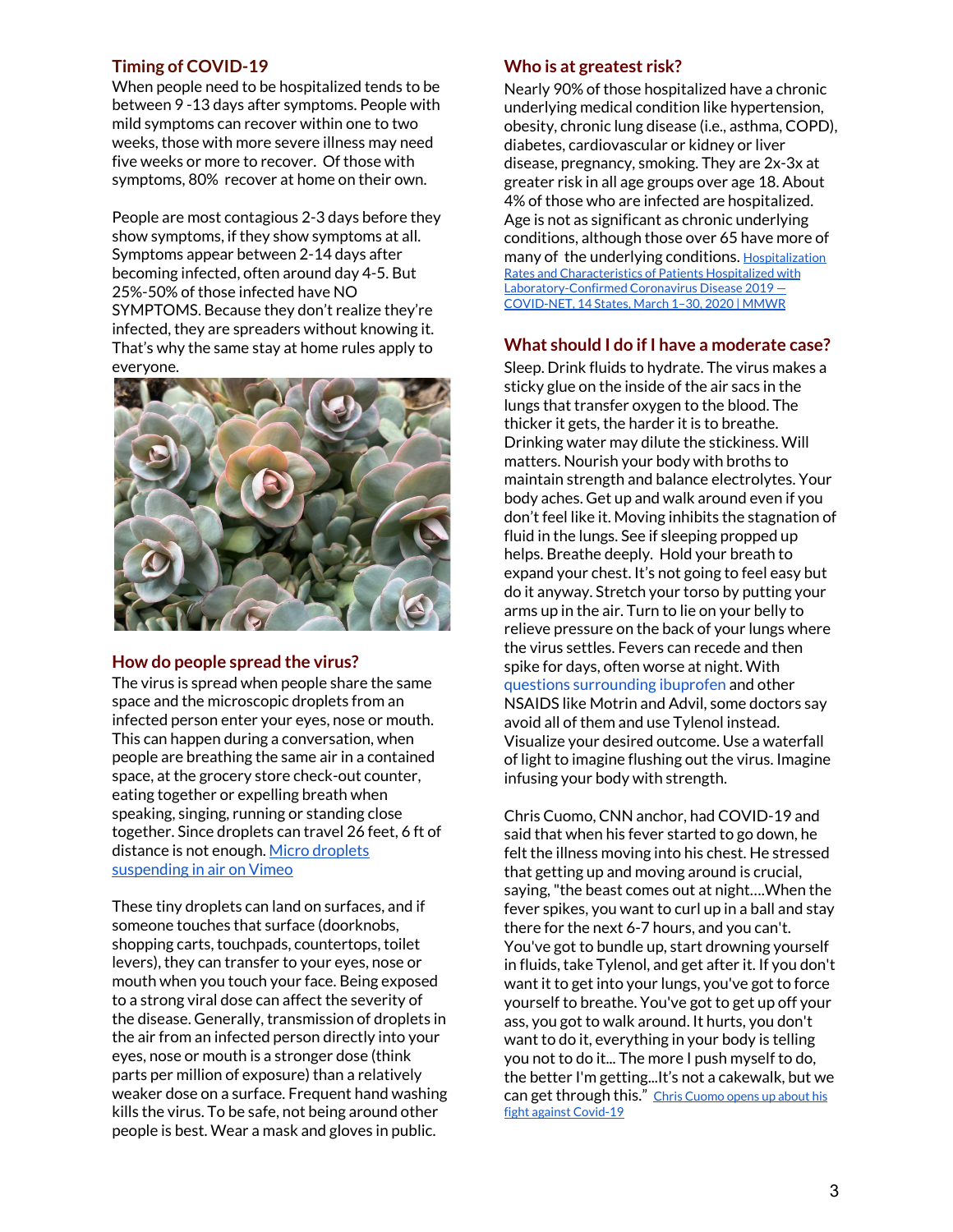

## **Arundhati Roy: The Pandemic is a Portal**

"Whatever it is, coronavirus has made the mighty kneel and brought the world to a halt like nothing else could. Our minds are still racing back and forth, longing for a return to *normality*, trying to stitch our future to our past and refusing to acknowledge the rupture. But the rupture exists. And in the midst of this terrible despair, it offers us a chance to rethink the doomsday machine we have built for ourselves. Nothing could be worse than a return to normality.

Historically, pandemics have forced humans to break with the past and imagine their world anew. This one is no different. It is a portal, a gateway between one world and the next. We can choose to walk through it, dragging the carcasses of our prejudice and hatred, our avarice, our data banks and dead ideas, our dead rivers and smoky skies behind us. Or we can walk through lightly, with little luggage, ready to imagine another world. And ready to fight for it."

#### **Message from Hopi White Eagle 3.16.20**

"This moment humanity is going through can be seen as a portal and as a hole. The decision to fall into the hole or go through the portal is up to you. ...Nervous all the time, with pessimism, they will fall into the hole. But if you take this opportunity to look at yourself, rethink life and death, take care of yourself and others, you will cross the portal. Take care of your home, take care of your body.

Do not lose the spiritual dimension of this crisis, have the aspect of the eagle, which from above, sees the whole... There is a social demand in this crisis, but there is also a spiritual demand. The two go hand in hand. Without the social dimension, we fall into fanaticism. But without the spiritual dimension, we fall into pessimism and lack of meaning. You were prepared to go through this crisis...Learn about resistance with indigenous and African peoples: we have been and continue to be exterminated. But we still haven't stopped singing, dancing, lighting a fire and having fun.

Don't feel guilty about being happy during this difficult time. You don't help by being sad and without energy. It helps if good things emanate from the Universe now. It is through joy that one resists.,,When the storm passes, you will be very important in the reconstruction of this new world. You need to be well and strong...In shamanism, there is a rite of passage called the quest for vision. You spend a few days alone in the forest, without water, without food, without protection. When you go through this portal, you get a new vision of the world, because you have faced your fears, your difficulties…This is what is asked of you.

What world do you want to build for yourself? For now, this is what you can do: serenity in the storm. Calm down and pray. Everyday. Establish a routine to meet the sacred every day. Good things emanate, what you emanate now is the most important thing. And sing, dance, resist through art, joy, faith and love."

**Practical Tips from an Ohlone UCSF MD** One [Covid-19](https://elemental.medium.com/list-of-personal-things-you-can-do-to-stay-well-in-a-time-of-covid19-cd10ff0df106) Doctor's Personal Wellness To-Do List